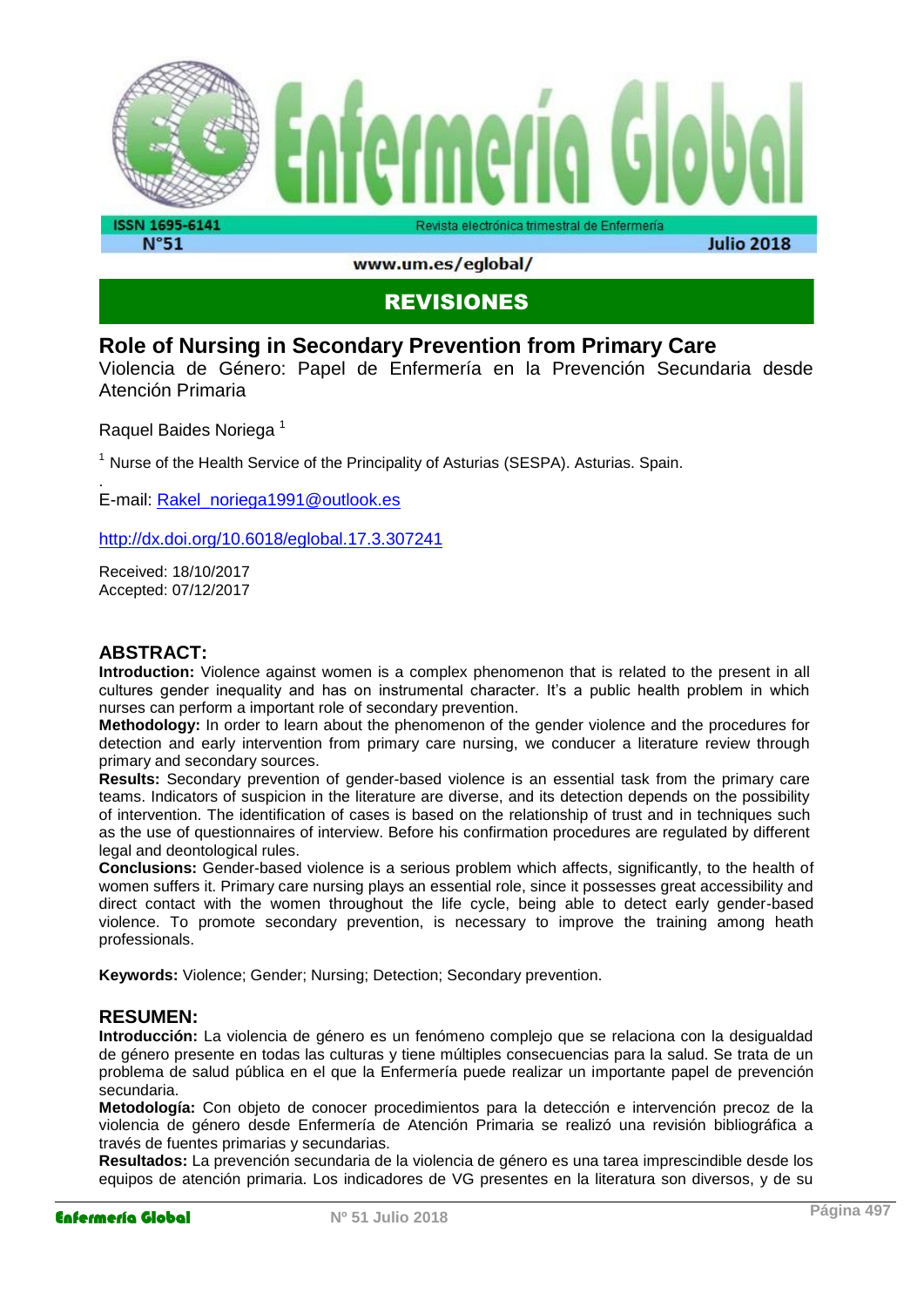detección depende la posibilidad de intervenir. La identificación de casos se basa en la relación de confianza y en técnicas como la entrevista o el uso de cuestionarios. Los procedimientos establecidos ante su confirmación están regulados por diferentes normas legales y deontológicas.

**Conclusión:** La violencia de género es un grave problema que afecta, de forma importante, a la salud de las mujeres que la sufren. Enfermería de Atención Primaria juega un papel fundamental por su gran accesibilidad y contacto frecuente con la mujer a lo largo del ciclo vital, pudiendo detectar precozmente violencia de género. Para potenciar la prevención secundaria, se hace preciso mejorar la formación entre los profesionales sanitarios.

. **Palabras clave**: Violencia; Género; Enfermería; Detección; Prevención; Secundaria..

## **INTRODUCTION**

Gender violence or violence against women (GV hereinafter), is a complex, confused and heterogeneous phenomenon. Defined (UN, 1996) as: "Any act which is, or may have as result a physical, psychological or sexual harm to women, including threats of such acts, coercion or arbitrary deprivation of liberty, whether occurring in public life or in private" (1).

The magnitude of the phenomenon around the world is very important, just consider the 2016 who data  $^{(2)}$ , according to which the prevalence of physical GV, psychological and sexual, it was 35%. In addition the GV was the first cause of death of women between 15 and 44 years of age, exceeding the sum of those caused by cancer, malaria, traffic accidents and wars, according to the WHO<sup>(1)</sup>. The GV may occur in any field; however in couple and family is most frequent context <sup>(3)</sup>. There are different types of GV (physics, psychological, sexual, economic…) and levels of severity (from a sexist insult to murder)<sup>(4)</sup>. It is defined as a process "iceberg", in which, most of the cases remain invisible.

The GV produces serious consequences for the health of women and the family, being particularly relevant consequences for health of the children living around the abuse  $(4)$ . Health problems causing the GV determined that women go more frequently to primary care services<sup>(1)</sup>.

Primary care (PC), from the first level of care, and is characterized by high accessibility, ability to fully address health problems, and serve the community in a comprehensive, integrated, permanent, continuous and active way <sup>(5)</sup>.

The Nursing of PC, covers the attention of all people, sick or not, including disease prevention activities, health recovery and maintenance (5). Investment in prevention of  $\mathsf{GV}$  is highly efficient for the service of health  $^{(4)}$ .

In the field of prevention, secondary prevention, which consists of early detect the problem we find and implement interventions to prevent or delay the development of diseases. Secondary prevention is fundamental within primary care <sup>(5)</sup>. Health centres (Hereinafter HC), are sites privileged to do so, considering that women suffering GV frequently go to the HC  $<sup>(1)</sup>$ . According to Cirici et al.  $<sup>(3)</sup>$ , approximately 90% of battered</sup></sup> women go to PC central during the year after having been assaulted (Cirici, 2010).

However, only under-sensing has been taken from the health services of the GV, diagnosed a small percentage with a delay of 6 to 10 years since the beginning to the aggression<sup>(4)</sup>.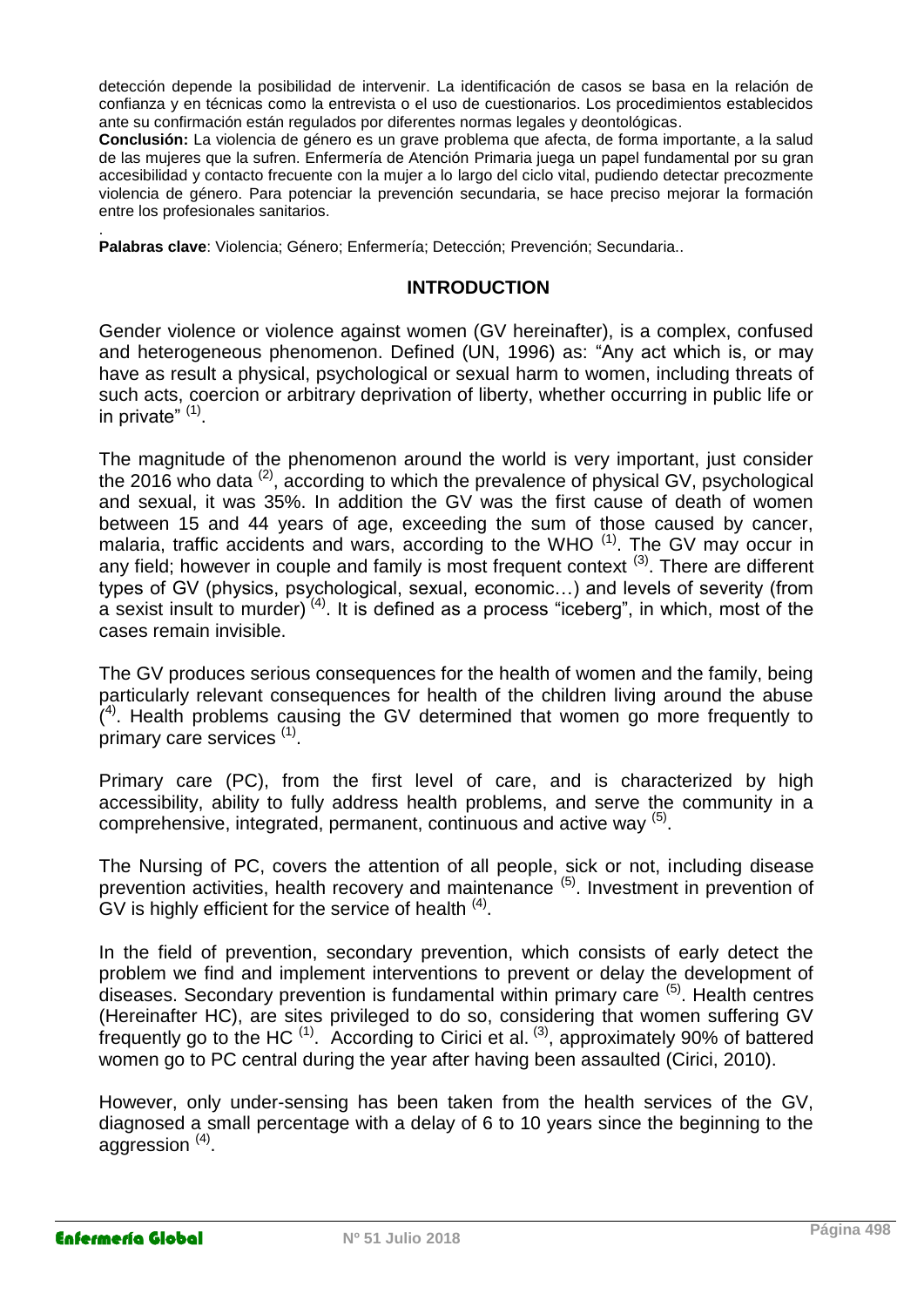Approach this topic from the health service of PC is essential to give an adequate response to the problem of the GV and carry out a model interdisciplinary care to the Community<sup>(5)</sup>.

## **OBJECTIVES**

The present work aims to strengthen the knowledge of the guidelines for the secondary prevention of the GV from PC Nursing, to be able to address a more integral way the situation and take an active role.

## **METHODOLOGY**

To achieve the proposed objectives, a rigorous and reproducible bibliographical review of the phenomenon of the GV has been. Relevant aspects are addressed to detect the GV emphasis on detection and early boarding or secondary prevention from primary care.

The following resources have been used to search for documents:

- $\triangleright$  Scientific databases: Cuiden, Scielo, PubMed and Science Direct.
- $\triangleright$  Repositories of health: Elsevier.

For the search of information through these resources, has been used controlled language. The controlled language (DeCS-MeSH), has been used for the review of scientific databases of health, using the key words used in the present work and Boolean them "and" and "or" as a mediator between them. The key words were: nursing, violence, gender, detection and secondary prevention.

The criteria for inclusion in the search have been selection of 10 years (2008-2017), giving priority to those with less than 5 years old, reviewing articles in Spanish, English and Portuguese, discarding those that have no relevance regarding the issue to treat, and given priority thematic nurse, especially to documents related to the field in the PC.

We have obtained 574 articles after searching for information with the inclusion criteria set out, discarding those without sufficient relevance or quality.13 articles have been used for the elaboration of this study. In addition to the preparation of the work have been used primary sources, such as the code of ethics of nursing: Resolution 32/89 and community nursing book (5).

We have also obtained documents of interest through free language, in international, national and local government Web pages: World Health Organization (WHO-OMS), State Observatory of violence against women (Ministry of health, social services and equality), Fisterra, AsturSalud, Highlights the health common national protocol for attention to gender-based violence, and the interdepartmental Protocol of Asturias for attention to gender-based violence: Health field.

# **RESULTS**

### **Secondary prevention of the GV from Nursing of PC**

Secondary prevention, detection and early boarding, it is a fundamental task in the primary care teams (5). Investment in prevention of the GV is very efficient for the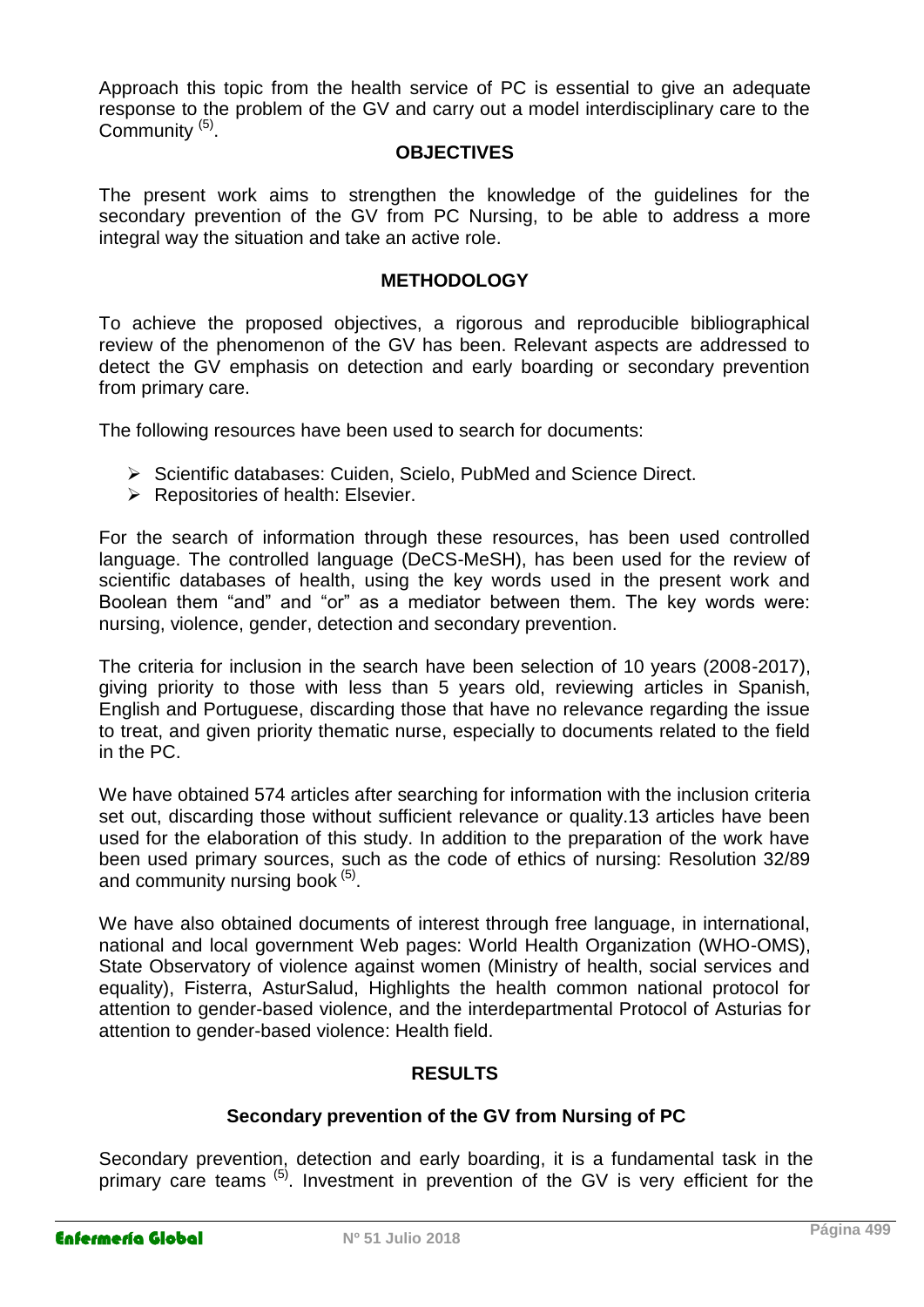health system, thus it has shown an Australian study <sup>(6)</sup>, the main finding was that the decrease of 5 percentage points of prevalence in GV could produce saving of 377 million of dollars, being able to get to the 2000 millions of dollars if the GV is reduced to zero.

Primary health care centres are privileged places for this purpose considering that approximately 30% of the women, who come to the HC, are suffering GV by her partner <sup>(3)</sup>. However since health a service only is diagnosed a small percentage with a delay of between 6 and 10 years since the beginning of the aggressions  $^{(4)}$ .

The under-sensing from the health services has been linked to various factors that impede <sup>(4,7,8)</sup>. However, all the difficulties to detect the GV, health professionals include lack of training and knowledge as main reason <sup>(9-11)</sup>.

The training is considered essential, since have 21 hours or more of training has partnered with greater probability in professionals inquire about GV. The probability increases progressively with advanced training. However the lack to training of health professionals to deal with the problem is demonstrated in numerous studies  $(12-14)$ .

# **Indicators of suspicion of GV**

To be able to detect the GV we must know the same indicators of suspicion  $(4)$ :

- $\triangleright$  Woman with a history such as child abuse or family violence.
- $\triangleright$  Life skills such as the use of alcohol, drugs or psychotropic drugs.
- $\triangleright$  The impact on the health of the GV can act as indicators of suspicion of GV.
- $\triangleright$  In the case of pregnancy, gynaecological and obstetrics problems: abdominal injures without appropriate justification, late onset in visit of antenatal care, post-partum depression that does not subside, demand frequent for emergency  $\overline{\text{contraception}}^{(4,8)}$ .
- $\triangleright$  Woman who behaves in the following manner: fleeting look, clothes inappropriate at the time of the year, nerve, lack of personal care, attitudes of acceptance of violence. The behaviour of the woman when he attends the query with your partner tends to be with fear by responding, look at your partner before you speak and constantly seeking approval <sup>(4,8)</sup>.
- $\triangleright$  The use of health services by these women is characterized by alternating periods of much frequentation with others of abandonment, breach of appointments, repetitive use of the emergency services, frequent hospitalizations, come to the couple when before did not <sup>(8)</sup>.
- $\triangleright$  Man who accompanies his partner and behaves in the following manner: is the couple that explains the symptoms of disease of women, controlled medication, he requested to be present in all primary care visits, in addition it devalues the capabilities of women and tend to be aggressive with health team requesting attention for her (4).

The accumulation of indicators of suspicion of GV should make us suspicious of situation of abuse <sup>(4)</sup>.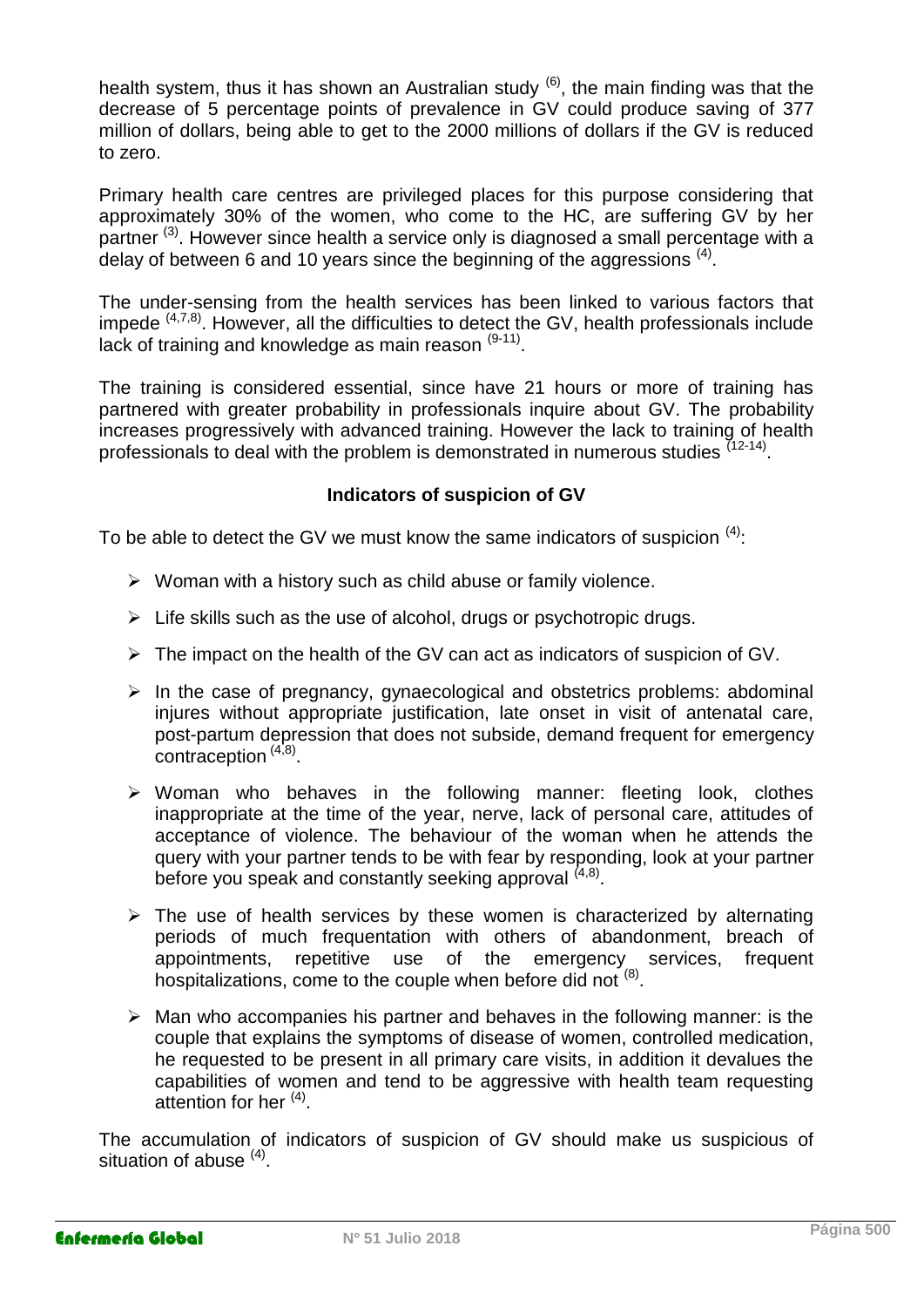# **Early detection**

Early detection of the GV in the early stages is very important, already so physical as psychological consequences under (4). The programme of preventive activities of health (PAPPS) not recommenders for population screening but yes take posture active and keep guidelines  $(1)$ . However, the Spanish protocols indicate that the . However, the Spanish protocols indicate that the possibility of abuse must be collected in your medical history in all 14 year-old woman (4,8) .

To detect the GV in an opportunistic way is can pose questions of the following type psychosocial approach, "given the high frequency or the serious consequences for the health of abuse, now ask all women the possibility of the same" (4).

GV screening scales applicable to our population include the following for its simplicity and quickness to detect risk of the problem <sup>(1)</sup>. This is interesting for the short time in consultations. Woman Abuse Screening Tool: consists of two questions adapted to the Spanish population:

# **Table 1: Woman Abuse Screening Tool. Own elaboration. Source: Adaptation of the Guide to Clinical practice on GV (1)**

| 1- In general, how World you describe your relationship)                  |       |                           |
|---------------------------------------------------------------------------|-------|---------------------------|
| Great difficulty (1 points)   Moderate difficulty (0                      |       | Without difficulty<br>(0) |
|                                                                           | pts.) | pts.)                     |
| 2- You and your partner meet its discussions with:                        |       |                           |
| Great difficulty (1 points)   Moderate difficulty (0   Without difficulty |       | (0)                       |
|                                                                           | pts.) | pts.)                     |

There are two ways of scoring is scale, the most accepted according to Juncal, Hernandez and Ruiz<sup>(15)</sup>, is score of 1 to external responses of "great difficulty" and 0 to all other options. A score of 1 is considered positive in the screening, is much risk of abuse <sup>(16)</sup>.

There are different instruments for the detection of abuse, as the personal interview with the woman and the scales of abuse detection  $(4)$ . Eh professional should seek their personal form of situation addressed; there is a perfect pattern  $(1)$ . The WHO report on abuse recommends that medical personnel the following: "Don't be afraid o ask, contrary to popular belief, the majority of women are willing disclose abuse when you ask them in a way directly and not evaluative"<sup>(4)</sup>.

The interview is the communication process between the patient and the professional. It is essential to create an open climate of communication with attitude of empathy and active listening. The must avoid paternalistic attitude, blame the women, or to imply that the location has easy solution. Also it is important to take care of non-verbal communication and facilitate the thrill of feelings  $(4,8)$ .

Follow a logical sequence of questions more open to more concrete but by directly addressing the problem. As a general rule for the protection of the victim never we must verify the testimony talking to the aggressor. In addition when the women go with children they must wait in the waiting room  $(4,8)$ .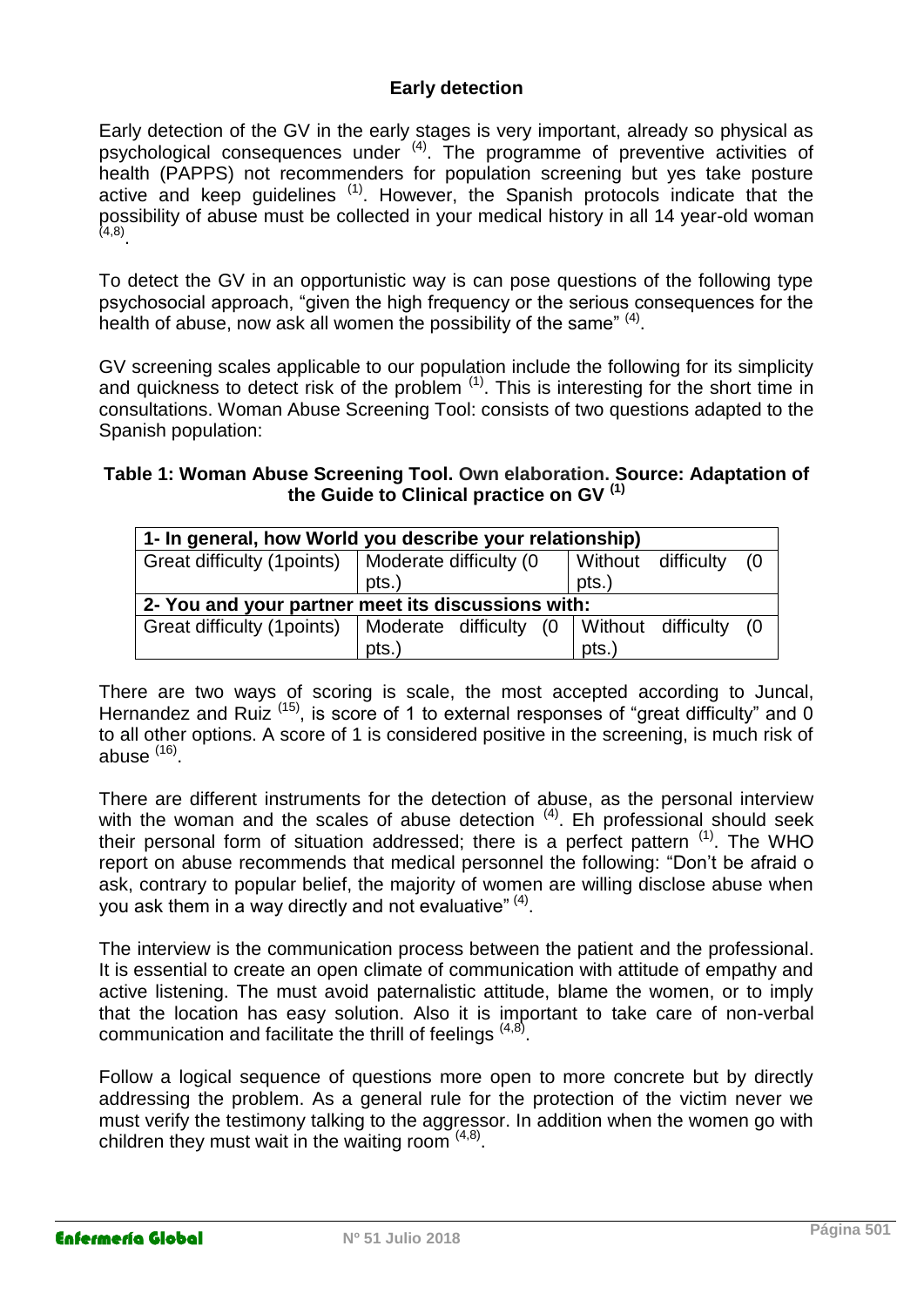Interview the woman to indicators of suspicion, there are a series of questions that may be helpful for healthcare professionals.

Below, are examples of questions which give us the health common national protocol for attention to the GV  $^{(8)}$ .

- $\triangleright$  "I have reviewed your history and find some things that I would like to discuss with you. I see that: (relate findings) to believe that it is their discomfort or health problem? Find something uneasy what worry him? Is experiencing a problematic situation that makes you feel so? What I can say to this? Do you think that everything is relates?"
- $\triangleright$  At suspicion by physical injury: "These lesions happen when you receive a blow, push, punch, cut, is that what happened? Have you partner used force against you? How? How long? Would ever have assaulted her more seriously?"
- $\triangleright$  In the case of suspicion for symptoms or psychic problems encountered: "I would like to your opinion on those symptoms that I had: When you feel so? What you think they are? He relates them with something? Do you have any difficulty to see friends or relatives? What prevents it do it?"

When doctors suspect a situation of GV, you must confirm or rule out such conjecture. It is important to make it clear that any healthy relationship is based on trust and mutual respect<sup>(4)</sup>. The first signs of abuse can help women to recognize the situation, which tend to be expressed through the following behaviours: ridicule, isolate, humiliate, yelling, insulting, blame, control (money, clothing, mobile phone, social networking), threaten.

New technologies, especially among young people, can be a means to exert or receive GV. According to Ivethe et al  $<sup>(17)</sup>$ , between 68 and 92% of Spanish adolescents</sup> demonstrated behaviours of jealousy, control and intrusion in this context. So social networks and news technologies must be valued as a means of exercise and receive violence, especially psychological in young people.

There are also scales to detect the GV and their level of intensity for example  $(1)$ :

- The Spanish version "Index Of. Spouse Abuse (ISA)". Formed by 30 items. Measures the intensity and the different forms of manifestations of violence against women. Useful for the study of violence.
- The PMWI-SF, it measures the degree of psychological abuse <sup>(1)</sup>. This is the short version of the original scale.

Whether women recognizes ill-treatment, as if it presents indicators of suspicion but do not recognize it, a series of evaluations should be  $(1,8)$ . As a general rule, professionals must never criticize lack of response of the victim and not recommended couples therapy (4).

Before detection of abuse by health personnel but denial of violence by women, we must try to remove the fear of the revelation of the abuse and do understand the woman who is not guilty of the violence suffered, help you make satisfactory decisions. Also must warn of the risks of accepting their situation <sup>(4)</sup>. Some interventions that help recognize it are: get information about existing resources,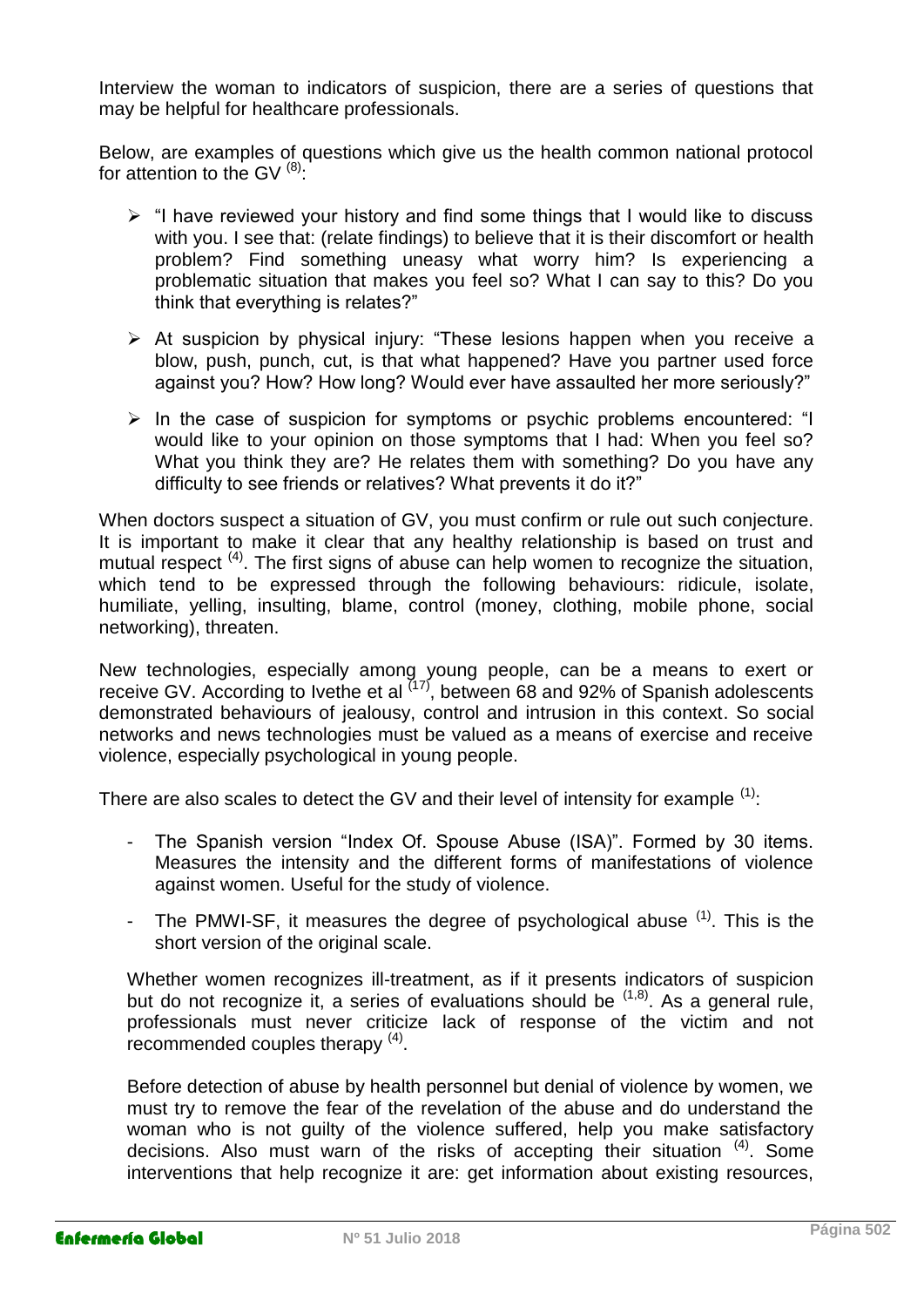remember that abuse a health problem and that you can count on the plumbing equipment for present or future reference.

The comprehensive assessment of the situation will include 3 ratings  $(1,4)$ :

- 1. Bio-psychosocial assessment: must include an exploration of injury, physical symptoms and situation, family, emotional or economic.
- 2. Assessment of the situation of violence: type of maltreatment, frequency, intensity, time of evolution and scope of health. Also rating impairment to other members of the family mechanisms of coping and phase of the process of change in which the victim located.
- 3. Valuation of security and life-threatening: is carried out to assess risk serious injury or danger to life for women, their children or relatives.

To assess the risk is fundamental sense of security of women, so we considerer the situation of risk in the event that the woman: be afraid to go home, it is been threatened, present injury showing serious violence or family or social support is not available. The perception of danger by women directly defines the situation as of extreme danger <sup>(8)</sup>.

# **Early boarding of the GV**

To address the problem, the professional ethical principles set out in the law of autonomy of the patient should be and the code of ethics of Spanish Nursing <sup>(18)</sup>. First of all avoid prejudices with interventions (principle of non doing wrong), in addition to ensure the benefit of health (principle of doing good)<sup>(4)</sup>. The code of ethics of nursing points put that Nursing has the obligation to defend the rights of the patient against illtreatment. Nurses have a fundamental task in the safeguarding of human rights (Art. 53). It also important to bear in minds the rights and obligations in terms of information and clinical documentation (Law of autonomy of the patient and data protection act). Confidentiality, privacy and privacy must be kept in any intervention.

The information in the history log clinic is a document of valid legal that it can determine that women suffer violence<sup>(4)</sup>. You must respect the autonomy of women to decision-making, in Spain, however medical personnel has the legal obligation to knowledge of the location of possible offence to the judicial authority. Professionals can be found facing the dilemma of communicate the situation or the right of autonomy of women, when it does want to reveal the situation <sup>(4)</sup>. In this ethical dilemma Protection Act the women of  $2004^{(8)}$  establishes and specifies the safe-ward of confidentiality is not an absolute obligation, healthcare professionals have the obligation to report situations of possible criminal acts to the judicial authorities.

The intervention aims to restore health, and promote the development of a life in healthy environment free of violence.

After the confirmation of a suspected, health personnel must perform a support function in education and information to women, care and referral. The response of the women in a situation of abuse is conditions by the resources psychosocial and support available  $(4)$ . It is likely that when the women arrive at the PC already as completed a process of reflection, even making decisions, so it is important to take into account the process of change in which the woman is to not make mistakes in the intervention.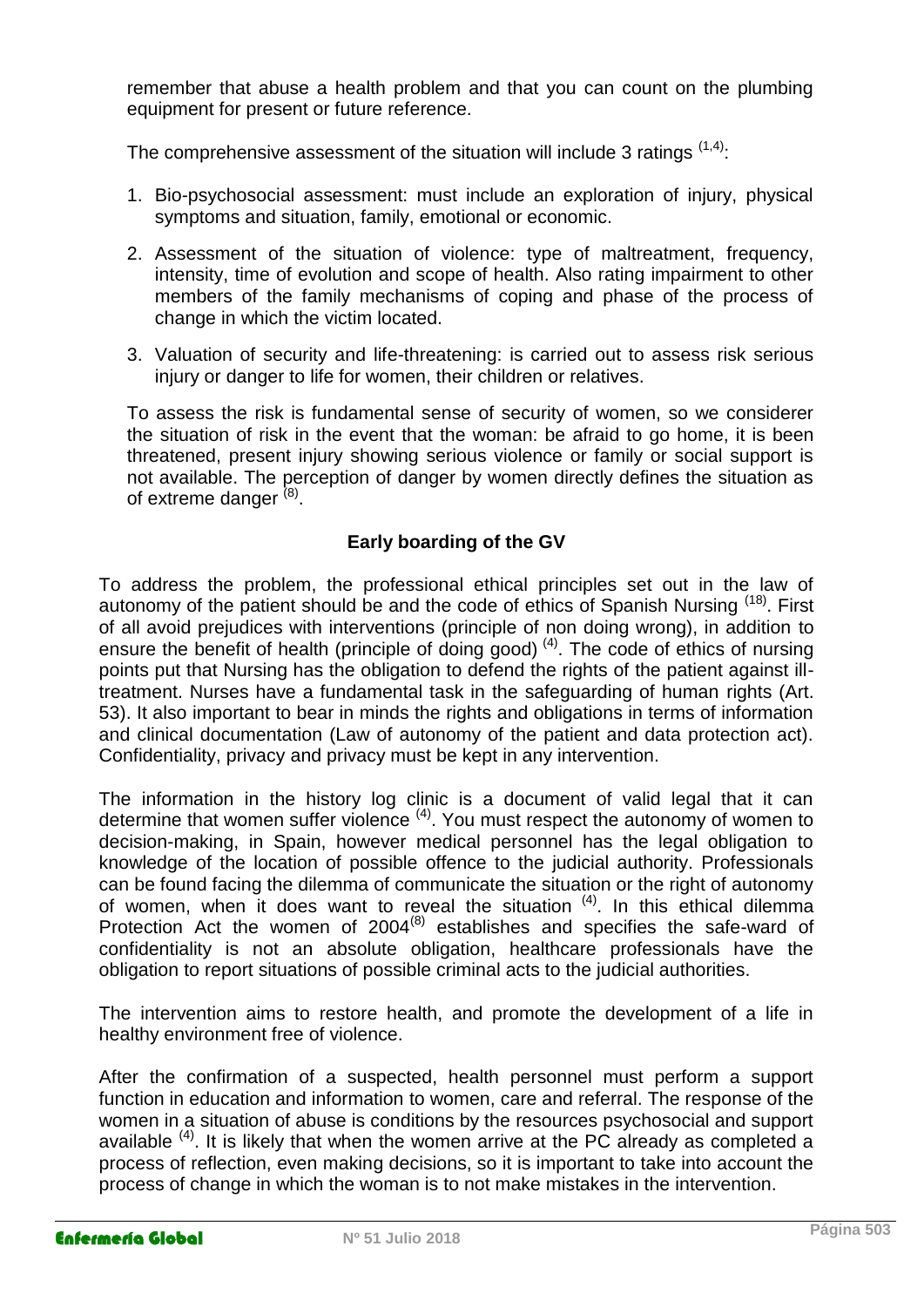The health intervention will depend on the valuation of life-threatening, when it is negative, will depend on the phase of motivation for the change of women  $(4)$ .

# **Negative vital risk assessment**

According to the motivation to change phase in which women are the main interventions are as follows  $(1,4,8)$ .

- $\triangleright$  Precontemplation phase, the woman has no awareness of his situation: brief interview as an instrument for the approach, where let us stated our willingness to help. Information should be offered to scan what is abuse and good treatment, relating the consequences for health with the situation of violence (1,4) .
- $\triangleright$  Contemplation phase, the woman begins to become aware of your situation: interview to motivate as a tool for the approach, which is based in reflective listening. Keep follow-up visits to facilitate decision making  $(1,4)$ .
- $\triangleright$  Preparation, the woman arises to break the unhealthy relationship: brief interview as a instrument for the approach, but a different interventions, supporting initiatives of change, benefits, and agree on a plan suited to your circumstances (1,4) .
- $\triangleright$  Action, the woman takes the decision to break from the link: as this stage it is important to analyze the cycle of violence affecting the phase of reconciliation as a key moment of relapse. An extreme importance is attached to security by what should be a strategy to possible life-threatening situation  $(4)$ .
- Maintenance, consolidated change arise new life projects: motivate women to maintain changes, participate in support groups, reevaluating their progress. At this stage the relapses are frequent, which should enhance the self-esteem and confidence of women through participation in social activities <sup>(1,4)</sup>.
- $\triangleright$  Relapse, do understand that setbacks and insecurities are part of the process and analyze the reasons which led him the same. Keep development interventions give her self-esteem and confidence  $(1,4)$ .

The process nurse is individualized and each case will be different, there is no standardized care plan <sup>(19)</sup>. For the integral approach of victims is expected to address the physical, psychic and social problems, form integral and interdisciplinary. These problems can be detected through the assessment of Nursing. Due to the multiple the health consequences of abuse, there are many applicable to violence NANDA Nursing diagnoses of gender <sup>(19)</sup>.

However, according to Holgado, Molina y Pérez <sup>(20)</sup>, present Nursing diagnoses among victims of GV from his Studio were as follows: taking, handling, ineffective therapeutic regimen, risk of suicide, conflict of decisions, situational low self-esteem and anxiety.

# **Vital risk assessment positive**

Should inform women about the situation of danger that is, scenarios of protection and emergency phones (112,016). Is of vital importance to know the situation of women as persons is charge and family and social support.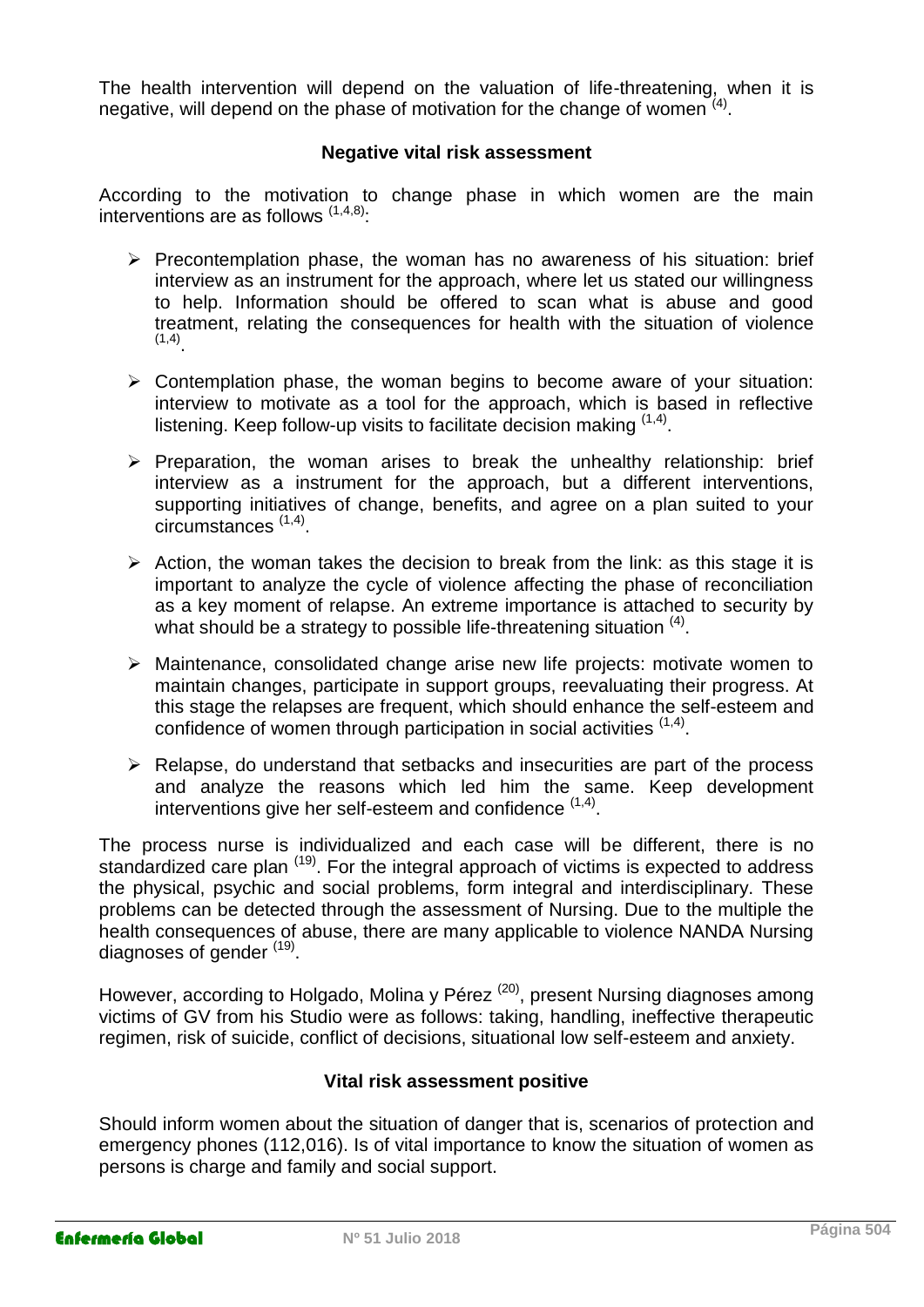It should prevail the security by which must arise to the optional to make this issue the medical report to the judge and part of injury if you need  $(4)$ .

# **DISCUSSION**

Gender-based violence is a major problem of Health publishes. Early detection is essential to prevent potential health consequences. To increase early detection is essential training the professionals that can make an active stance. The personal development of social and communication skills is considered essential for the management of these cases.

In this context, the institutions should facilitate training, consensus with other agencies and official services and protocols. Since after the review of different Spanish health protocols, is deemed insufficient the information on some aspects. For example the ethical dilemma on the right of autonomy of women and the obligation not clarifies disclose the situation to the judicial authorities, since the professional health are not formed to determine what types of violence crime. Are considered necessary guidelines in this respect without forgetting the good link on the health relationship can affect the impact on health <sup>(4)</sup>. On the other hand the PAPPS not recommended population screening, however, the revised protocols indicate that all 14 years old woman must be recorded in your medical record, the possibility of abuse, which is a screening at this age. The revised information nor establishes patterns of frequency of follow-up visits to battered women.

Moreover, according to the revised protocols, after a firth record will have to maintain an active stance toward abuse. However the majority of professionals are not trained on the subject, so it suggested to have of periodicity to the screening guidelines to help detect abuse, taking into account that according to WHO " the majority of women are willing disclose abuse when you ask them in a way directly and not evaluative"  $(2)$ . Health professionals, especially primary care teams are key in detection and early boarding, the GV from nursing care is essential to take account of the ethics of the professions code <sup>(18)</sup>, " The Nurse will have as primary professional responsibility the safeguarding of human rights" (Art. 53), the GV being considered an infringement of such Rights by the United Nations<sup>(1)</sup>.

# **Limitations of the study**

This study is limited by the complexity of the phenomenon and the scarcity of studies, surveys and reviews routine on the secondary prevention of the GV. More research is needed in this field.

# **CONCLUSIONS**

Gender-based violence is a public health problem which consists of production of suffering to a woman by the fact of being a woman caused by the inequalities of gender.

The Nursing of primary care for their great accessibility and frequent contact with women is a fundamental collective.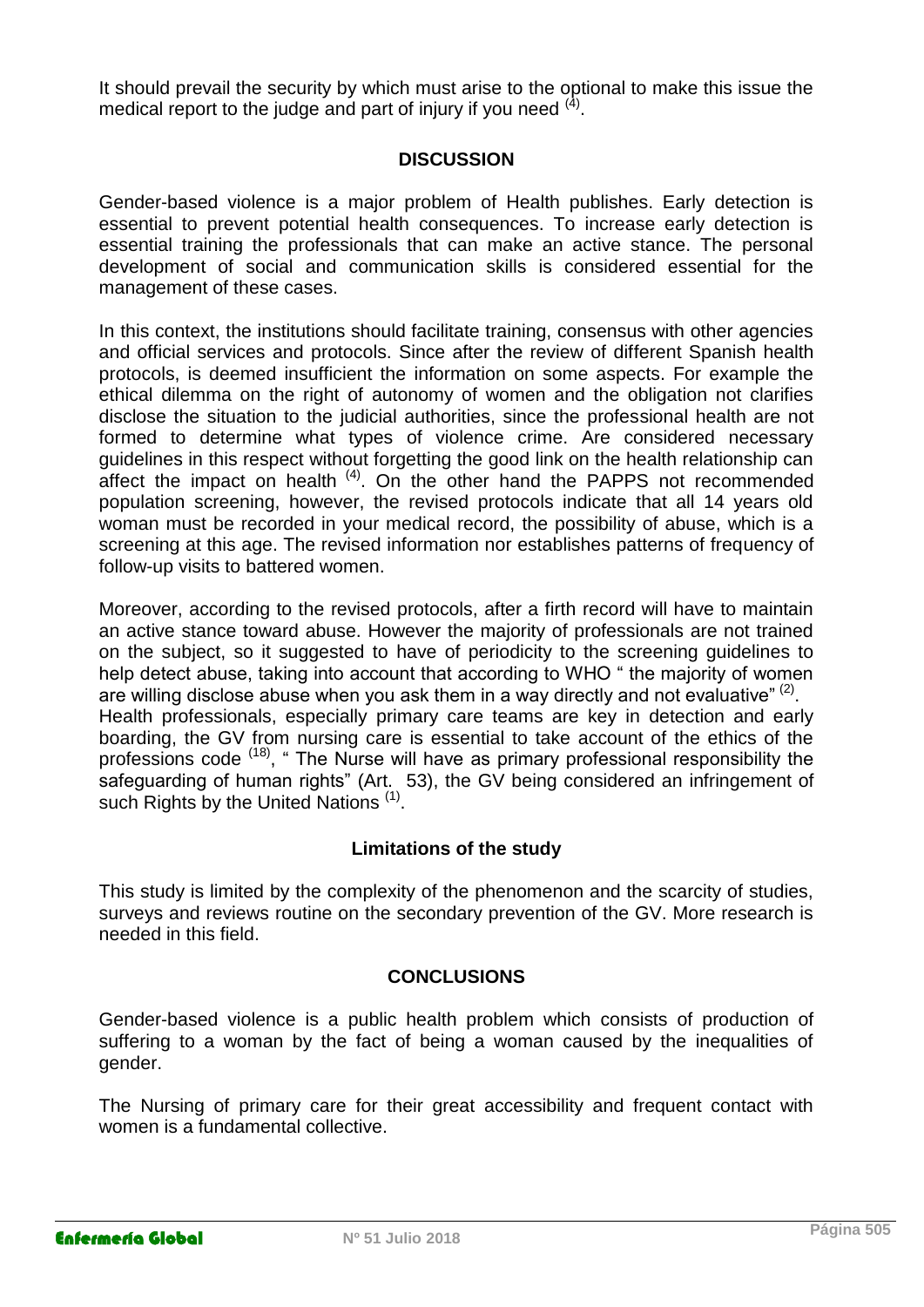Comprehensive care to women victims of GV and prevention activities must be contextualized and adhere to legal frameworks, ethical and deontological.

Secondary prevention of abuse is a crucial task in primary care. Detection and early approach is essential to prevent consequences for health and part of well established trust, of privacy and the confidentiality.

The detection of violence is mainly based on the interview, and may rely on scales and questionnaires. The early approach violence is a delicate situation that should be considered on an individual basis, observing the attitude of women in the process of change.

Professionals recognize lack of training on gender violence and this is a situation that can limit the role of secondary prevention. So improve the training is essential to improve detection.

Secondary prevention of violence against women from primary care should be viewed as an aspect more within a framework of global prevention. In which it must prevail the inter-institutional coordination (justice, health and social services, local administrations, etc.)

## **REFERENCES**

(1) Menéndez MI, Elipe P, Fernández E. Guía Clínica de Violencia de Género [Internet]. Madrid: Fisterra.com [actualizado 02 de Mayo de 2014; acceso 15 de Octubre de 2017]. Disponible en: <http://www.fisterra.com/guias-clinicas/violencia-genero/> (2) WHO [Internet]. Ginebra: Organización Mundial de la salud; septiembre de 2016 [acceso el 03 de Octubre de 2017]. Centro de prensa: Violencia contra la mujer [aproximadamente 4 pantallas]. Disponible en: <http://www.who.int/mediacentre/factsheets/fs239/es/>

<sup>(3)</sup> Cirici R. Querol N. Ripoll A. La consulta sanitaria: *i* un espacio privilegiado para la detección y el abordaje de la violencia de género? FMC [Internet] 2010: [acceso 27 Octubre de 2017]; 17(8): [550-559 Págs.] Disponible en: <http://www.sciencedirect.com/science/article/pii/S1134207210702139>

 $(4)$  Vinuesa MM, Farjas P, López RM, Peláez S, García S, López RM. Protocolo Común para la Actuación Sanitaria [Internet]. Madrid: Ministerio de Sanidad, Servicios Sociales e Igualdad; 2012 [acceso 03 de Octubre de 2017]. Disponible en: [https://www.asturias.es/Astursalud/Ficheros/AS\\_Salud%20Publica/AS\\_Promocion%20](https://www.asturias.es/Astursalud/Ficheros/AS_Salud%20Publica/AS_Promocion%20de%20la%20Salud/Salud%20de%20las%20mujeres%20asturianas/Violencia%20de%20g%C3%A9nero/PSanitarioVG2012.pdf)

[de%20la%20Salud/Salud%20de%20las%20mujeres%20asturianas/Violencia%20de%](https://www.asturias.es/Astursalud/Ficheros/AS_Salud%20Publica/AS_Promocion%20de%20la%20Salud/Salud%20de%20las%20mujeres%20asturianas/Violencia%20de%20g%C3%A9nero/PSanitarioVG2012.pdf)

[20g%C3%A9nero/PSanitarioVG2012.pdf](https://www.asturias.es/Astursalud/Ficheros/AS_Salud%20Publica/AS_Promocion%20de%20la%20Salud/Salud%20de%20las%20mujeres%20asturianas/Violencia%20de%20g%C3%A9nero/PSanitarioVG2012.pdf)

 $<sup>(5)</sup>$  Alonso F, Anaya F, Casals R, Gálvez F, Montesinos NM. Fundamentos teóricos de</sup> Enfermería comunitaria. 1. 1th ed. Madrid: Enfo ed. Para Fuden; 2007.

(6) [Cadilhac](https://www.ncbi.nlm.nih.gov/pubmed/?term=Cadilhac%20DA%5BAuthor%5D&cauthor=true&cauthor_uid=26155794) DA, [Sheppard](https://www.ncbi.nlm.nih.gov/pubmed/?term=Sheppard%20L%5BAuthor%5D&cauthor=true&cauthor_uid=26155794) L, [Cumming](https://www.ncbi.nlm.nih.gov/pubmed/?term=Cumming%20TB%5BAuthor%5D&cauthor=true&cauthor_uid=26155794) TB, [Thayabaranathan](https://www.ncbi.nlm.nih.gov/pubmed/?term=Thayabaranathan%20T%5BAuthor%5D&cauthor=true&cauthor_uid=26155794) T, [Pearce](https://www.ncbi.nlm.nih.gov/pubmed/?term=Pearce%20DC%5BAuthor%5D&cauthor=true&cauthor_uid=26155794) DC, [Carter](https://www.ncbi.nlm.nih.gov/pubmed/?term=Carter%20R%5BAuthor%5D&cauthor=true&cauthor_uid=26155794) R, Maggus A. The health and economic benefits of reducing intimate partner violence: an Australian example. [BMC Public Health](https://www.ncbi.nlm.nih.gov/pmc/articles/PMC4495849/) [Internet] 2015 [acceso 8 de Octubre de 2017]; 15 (625): [7 Págs.] Disponible en: <https://www.ncbi.nlm.nih.gov/pubmed/26155794>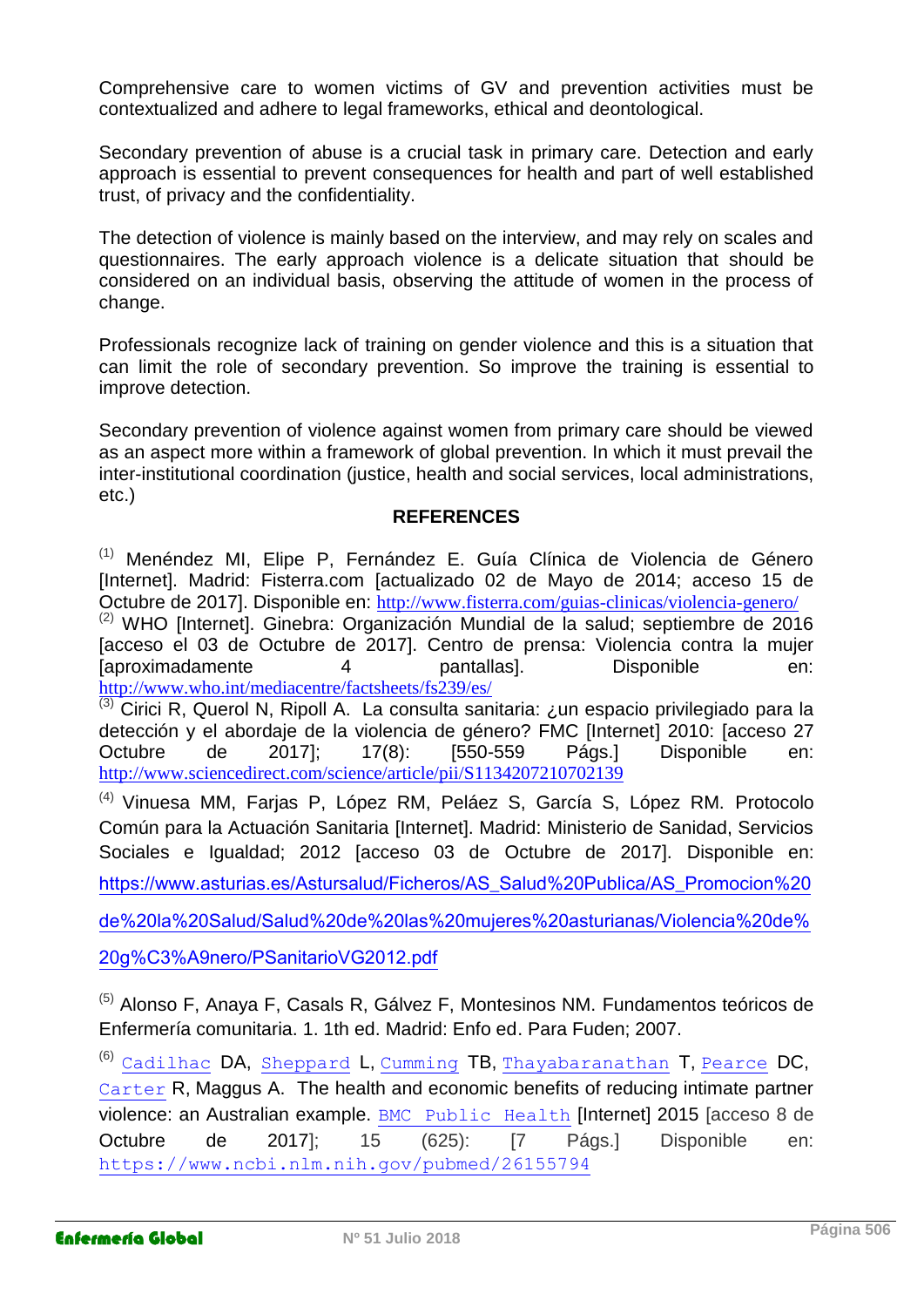$(7)$  Rodríguez GM, Vives C, Miralles JJ, San Sebastián M, Goicolea I. Detección de violencia de compañero íntimo en Atención Primaria de salud y sus factores asociados. Gac Sanit [Internet] 2016 [acceso 7 de Octubre de 2017]; [6Págs.]. Disponible en: [http://www.elsevier.es/es-revista-gaceta-sanitaria-138-avance-resumen](http://www.elsevier.es/es-revista-gaceta-sanitaria-138-avance-resumen-deteccion-violencia-companero-intimo-atencion-S0213911117300092?referer=buscador)[deteccion-violencia-companero-intimo-atencion-S0213911117300092?referer=buscador](http://www.elsevier.es/es-revista-gaceta-sanitaria-138-avance-resumen-deteccion-violencia-companero-intimo-atencion-S0213911117300092?referer=buscador)

 $(8)$  Molejón A, Muslera E, García z ML, González M, Martín D, Bruno J. Ámbito Sanitario del Protocolo Interdepartamental de Asturias de Asistencia a victimas de violencia de género del Principado [Internet]. Oviedo: Consejería del Instituto Asturiano de la Mujer; 2015 [acceso 03 de Octubre de 2017]. Disponible en:

[https://www.asturias.es/portal/site/astursalud/menuitem.2d7ff2df00b62567dbdfb51020](https://www.asturias.es/portal/site/astursalud/menuitem.2d7ff2df00b62567dbdfb51020688a0c/?vgnextoid=396bf708c1674210VgnVCM10000097030a0aRCRD)

[688a0c/?vgnextoid=396bf708c1674210VgnVCM10000097030a0aRCRD](https://www.asturias.es/portal/site/astursalud/menuitem.2d7ff2df00b62567dbdfb51020688a0c/?vgnextoid=396bf708c1674210VgnVCM10000097030a0aRCRD)

 $^{(9)}$  Gracia M.  $\mu$  Somos los profesionales sanitarios una barrera para la detección de la violencia de género? Enf Integ [Internet]. 2011 [acceso 22 de Octubre de 2017]; (93):

[7 Páginas]. Disponible en: <http://www.enfervalencia.org/ei/93/ENF-INTEG-93.pdf>

 $(10)$  Cabrera M, Granero MJ. Enfermería, maltrato de género y presencia de menores: redescubriendo nuestro papel. Enferm. Glob [Internet] 2011 [acceso 27 de Octubre de 2017] ;(22): [10 Páginas]. Disponible en: <http://revistas.um.es/eglobal/article/view/124021>

 $(11)$  Macías AM. Conocimientos y Barreras de los profesionales sanitarios ante violencia de género. Doc. Enferm [Internet] 2016 [acceso 27 de Octubre de 2017]; (64): [23-25 Págs.]. Disponible [http://www.colegiooficialdeenfermeriadehuelva.es/images/zoom/PTGAZN/viewsize/DocEnf\\_0](http://www.colegiooficialdeenfermeriadehuelva.es/images/zoom/PTGAZN/viewsize/DocEnf_0064.pdf) [064.pdf](http://www.colegiooficialdeenfermeriadehuelva.es/images/zoom/PTGAZN/viewsize/DocEnf_0064.pdf)

<sup>(12)</sup> Salcedo DM, Orchiucci P, Dias V, Yoshikawa E. ¿Cómo los profesionales de la Atención Primaria enfrentan la violencia contra las mujeres embarazadas? Enfermagem [Internet] 2014 [acceso el 08 de Octubre de 2017]; 22(3): [448-453]. Disponible en: <https://www.ncbi.nlm.nih.gov/pubmed/25029056>

(13) Cezar SM, Marques MJ, Filomena M. Representações sociais da violência contra a mulher na perspectiva da enfermagem. Interface [Internet] 2011 [acceso 12 de Octubre de 2017] 15 (37): [ 16 Pags]. Disponible en: [http://www.scielo.br/scielo.php?script=sci\\_arttext&pid=S1414-32832011000200007](http://www.scielo.br/scielo.php?script=sci_arttext&pid=S1414-32832011000200007)

 $(14)$  Valdés CA, García C, Sierra A. Violencia de género: conocimientos y actitudes de las enfermeras en atención primaria. Aten Primaria [Internet]. 2016 [acceso 23 de Octubre de 2017]; [10 páginas]. Disponible en: [http://www.elsevier.es/pt-revista-atencion](http://www.elsevier.es/pt-revista-atencion-primaria-27-articulo-violencia-genero-conocimientos-actitudes-las-S0212656716300385)[primaria-27-articulo-violencia-genero-conocimientos-actitudes-las-S0212656716300385](http://www.elsevier.es/pt-revista-atencion-primaria-27-articulo-violencia-genero-conocimientos-actitudes-las-S0212656716300385)

(15) Juncal Plazaola J, Ruiz I, Hernández E. Validación de la versión corta del Woman

Abuse Screening Tool para su uso en Atención Primaria en España. Gac

Sanit [Internet] 2008 [acceso 04 de Octubre de 2017] 22(5): [415-420 Págs.]

Disponible en: [http://scielo.isciii.es/scielo.php?script=sci\\_arttext&pid=S0213-](http://scielo.isciii.es/scielo.php?script=sci_arttext&pid=S0213-91112008000500005)

[91112008000500005](http://scielo.isciii.es/scielo.php?script=sci_arttext&pid=S0213-91112008000500005)